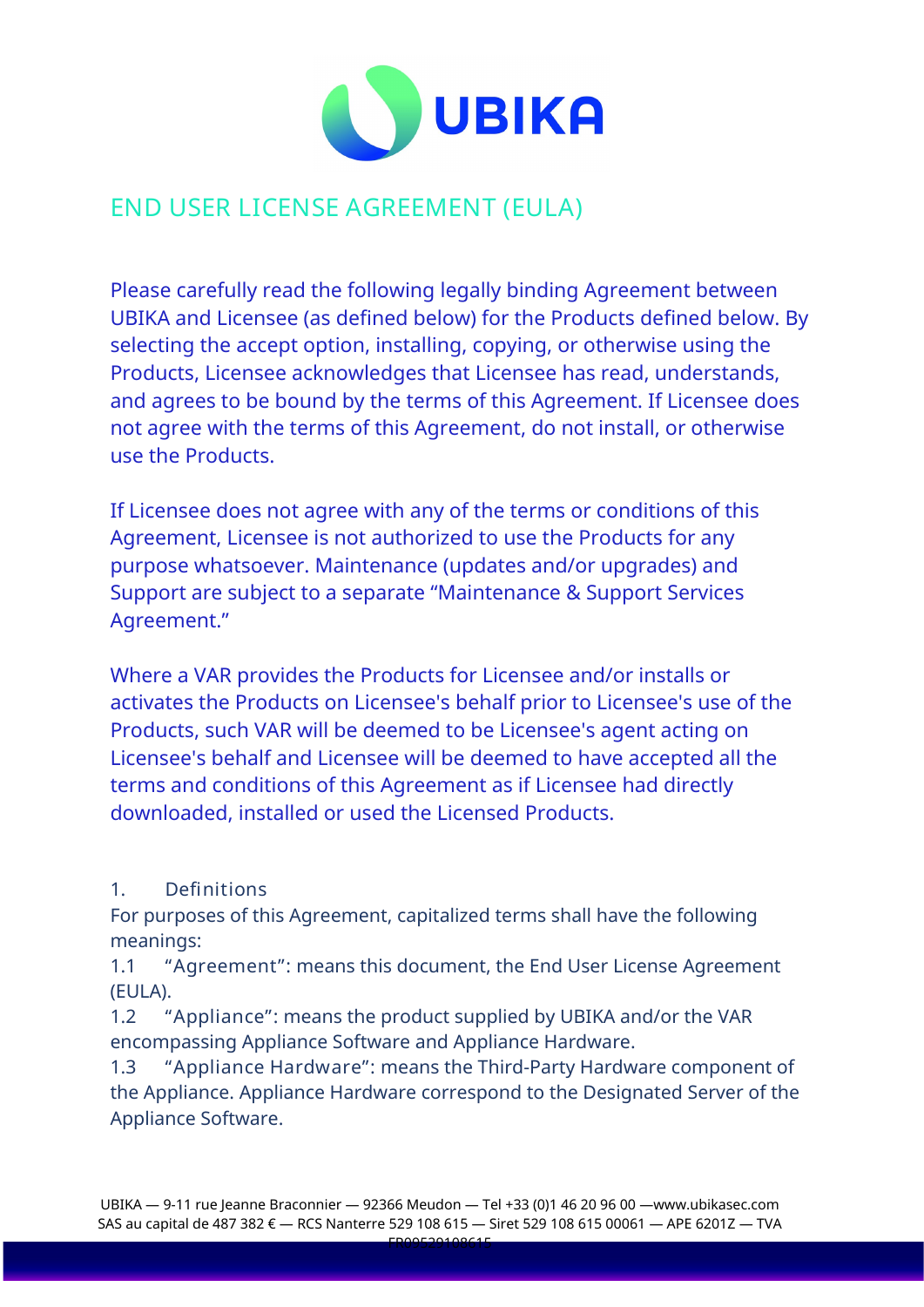

1.4 "Appliance Software": means the Software integrated in the Appliance. The Appliance Software is supplied solely in combination with the Appliance Hardware.

1.5 "UBIKA": means the company UBIKA, having its registered office at Parc Tertiaire de Meudon, 9-11 Rue Jeanne Braconnier, 92366 Meudon, and which is registered with the Nanterre register of trade and commerce under the number 529 108 615.

1.6 "Designated Server": means the hardware and/or virtual configuration with its operating system, on which the Software is to be stored and used. Each Designated Server shall be designated by a unique "HostID" parameter, which will be its single reference within UBIKA's information system. The Designated Server shall be the property of Licensee and/or of a third party as declared to UBIKA and mentioned in the Order.

1.7 "Documentation": means, whatever the media, any description, manual, listing, log, datasheet, protocol, or report necessary for the use of the Product and supplied with the Product, as available.

1.8 "Effective Date": means the date from which UBIKA shall begin the performance of the Agreement. The Effective Date is the date of signature of the Agreement by the Parties or, if any, the date specified in the Order.

1.9 "Fee" or "Fees": means, collectively, the Hardware Fee (if applicable) and the Products Fee. The Maintenance and the Support fees are subject to a separate "Maintenance & Support Services Agreement."

1.10 "Hardware Fee": means the sums payable by Licensee in consideration of the transfer to Licensee of title to the Appliance Hardware in accordance with the terms and conditions set forth herein.

1.11 "Instance Number": means the highest number of processes between caching and filtering processes of the Software and/or Appliance Software which shall be executed on the Designated Server. The Instance Number shall be set forth in the Proposal but will in no event exceed five (5) virtual hosts per filtering process.

1.12 "Intellectual Property Rights" or "IPR": means copyrights, database rights, patents, trademarks, design rights, trade secrets and all other similar proprietary rights, whether registered or unregistered.

1.13 "License": means the right to use the Software and/or Appliance Software and Documentation, as described in Article 6.1.

1.14 "License Key": means the unique, alphanumeric code provided by UBIKA and necessary for the use of the Software. A temporary License Key is provided by UBIKA upon acceptance of the Order. Upon the complete payment of the corresponding Price, UBIKA provides a License Key valid for the duration of the protection of the Software by the IPR.

UBIKA — 9-11 rue Jeanne Braconnier — 92366 Meudon — Tel +33 (0)1 46 20 96 00 —www.ubikasec.com SAS au capital de 487 382 € — RCS Nanterre 529 108 615 — Siret 529 108 615 00061 — APE 6201Z — TVA  $FROOFA0400641$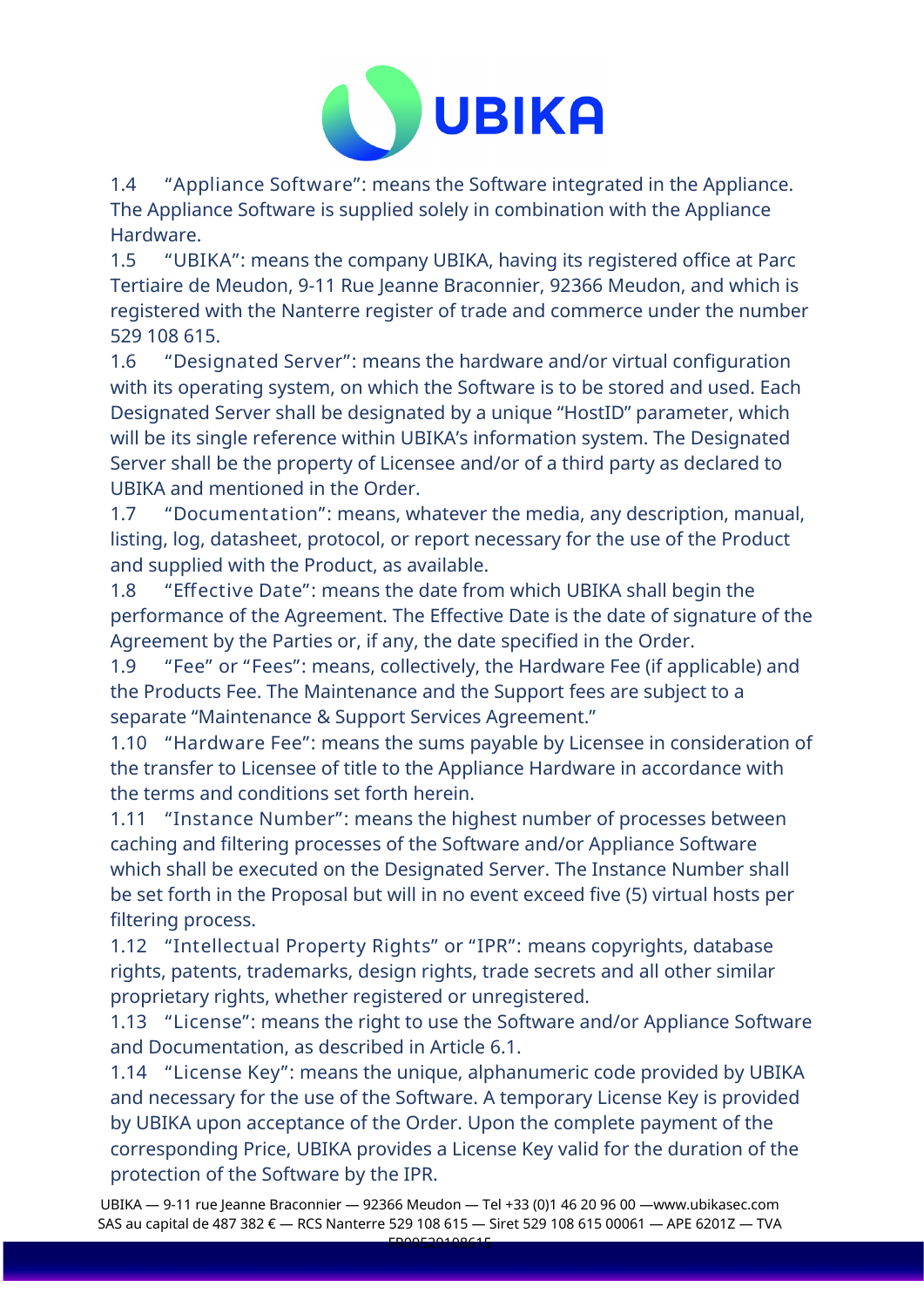

1.15 "Licensee": means the purchaser of the license rights granted by this Agreement. "Licensee's": means belonging to Licensee or engaged by Licensee or otherwise pertaining to Licensee as the context so allows, whether on a temporary basis or otherwise.

1.16 "Maintenance": means collectively Upgrades and/or Updates (where applicable to the Products). Maintenance is subject to a separate "Maintenance & Support Services Agreement" and separate fees.

1.17 "Order": means an order for Products and/or Services sent to UBIKA and/or the VAR in writing by Licensee in application of this Agreement and signed by an authorized representative of Licensee.

1.18 "Parties": means UBIKA and Licensee. "Party": means either UBIKA or Licensee.

1.19 "Personnel": means UBIKA's employees, agents and/or subcontractors assigned by UBIKA for the performance of the Agreement.

1.20 "Price": means the price for the Products and/or Services.

1.21 "Price List": means the then current standard prices for each of the products and services available from UBIKA.

1.22 "Products": means the Software and/or Appliance to be supplied by UBIKA and/or the VAR together with its related Documentation. The Products are described in the Proposal.

1.23 "Products Fee": means the sums payable by Licensee in respect of a License to use the Products for the License Term.

1.24 "Proposal": means an offer from UBIKA and/or the VAR describing the Products and/or Services supplied, the Price, the estimated delivery schedule and any additional terms and conditions.

1.25 "Services": means the services performed by UBIKA which may include installation services. The Services are described in the Proposal.

1.26 "Site": means the installation site(s) and/or Licensee premises to which any Product and/or Services are to be used. The Site is indicated in the Order. 1.27 "Software": means software owned or distributed by UBIKA, listed in the Proposal, in machine-readable object code form including copies on magnetic, optical, or other media, and related Documentation, in its release as set forth in the Proposal. The Software includes a filter and a cache component and may include Third Party Software.

1.28 "Support": means support services provided by UBIKA and/or the VAR. Support is subject to a separate "Maintenance & Support Services Agreement" and separate fees.

1.29 "Third Party Hardware": means the hardware manufactured by third parties' providers.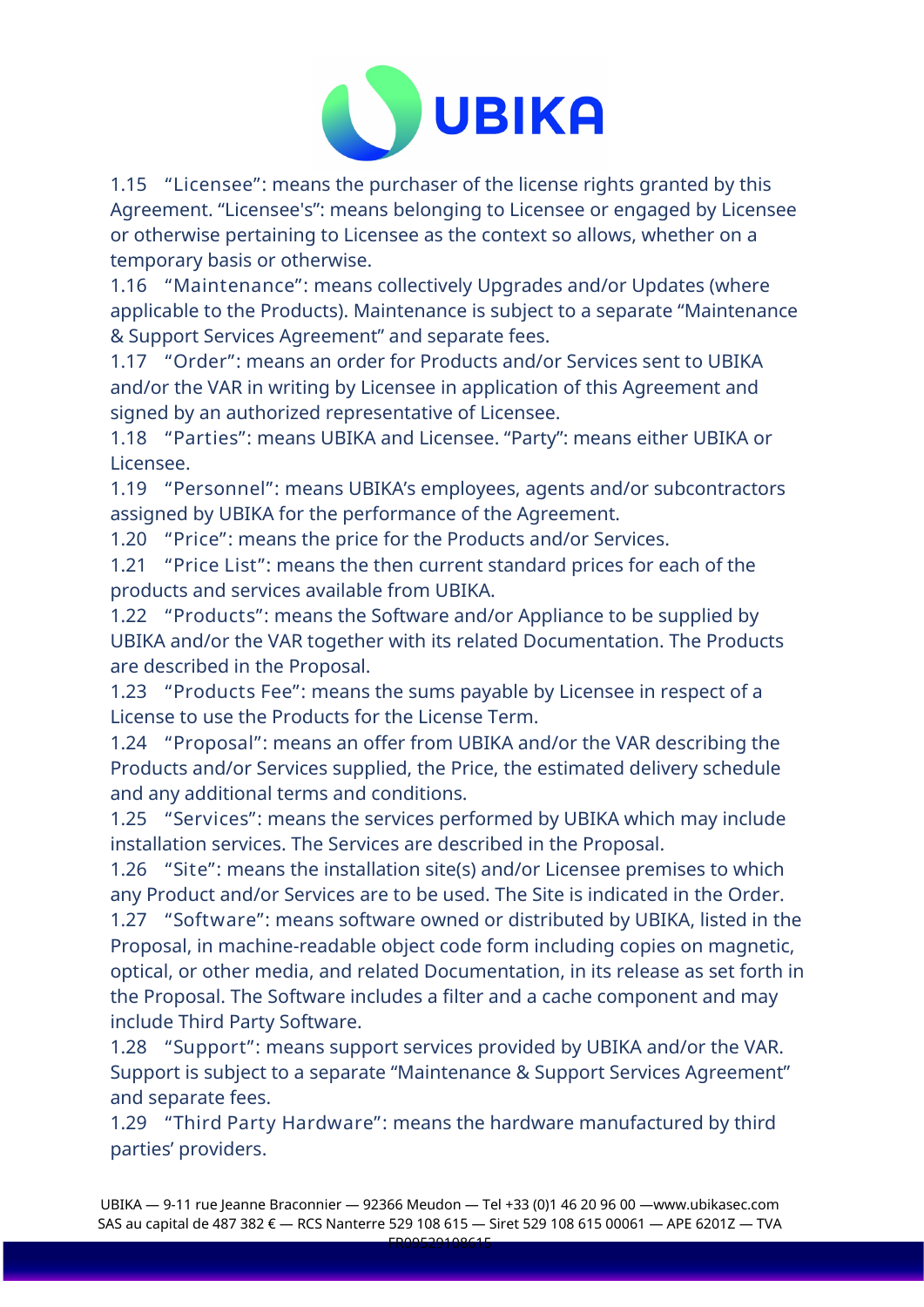

1.30 "Third Party Software" means the software manufactured by third parties' providers, as listed in the Documentation and in the Proposal.

1.31 "Value-Added Reseller" or "VAR": means any entity which, according to an agreement entered with UBIKA, is entitled to distribute the Products and/or the Services to Licensee.

# 2. Purpose

The purpose of this Agreement is to set forth the technical, legal, and financial terms on which UBIKA will supply the Products and/or the Services.

# 3. Order

The provisions of this Agreement shall apply to all Orders placed by Licensee to UBIKA and/or the VAR in relation to the Products and/or the Services. Licensee's standard terms and conditions of purchase are expressly excluded.

The Order shall contain, inter alia, the following information and references:

- a) the description and Price of the Product and/or Service.
- b) the reference to this Agreement.
- c) the Effective Date if different from the date of signature of the Agreement.
- d) the Site's address and the date of delivery.
- e) the Designated Server.
- f) the name of Licensee's duly authorized signatory

Each Order shall be sent in two (2) original copies to UBIKA and/or the VAR by fax, by electronic format or any other means agreed between UBIKA and/or the VAR and Licensee.

UBIKA will have five (5) days to accept the Order by returning a signed copy of the Order to Licensee. Over this period the Order will be considered as refused.

# 4. Precedence

In the event of discrepancies between the contractual documents below, the following order of precedence shall apply as regards the interpretation of the relevant obligation (beginning with the document with the highest priority):

- a) the Proposal with its Exhibits.
- b) the Agreement.
- c) the Order.

d) the UBIKA General Conditions for Deliveries and Services for Use in Transactions with Business Customers from March 2012.

### 5. Duration

UBIKA — 9-11 rue Jeanne Braconnier — 92366 Meudon — Tel +33 (0)1 46 20 96 00 —www.ubikasec.com SAS au capital de 487 382 € — RCS Nanterre 529 108 615 — Siret 529 108 615 00061 — APE 6201Z — TVA FR09529108615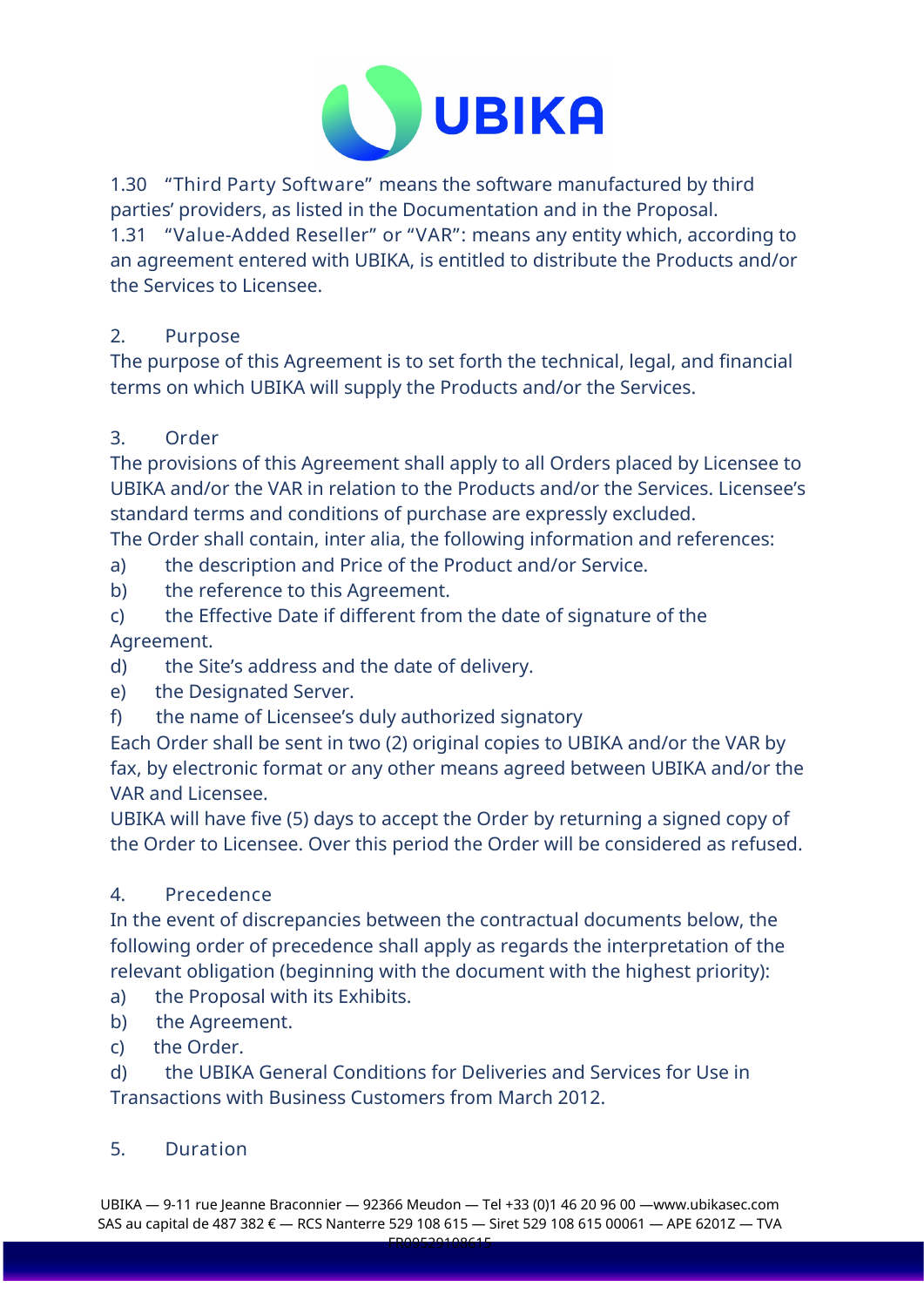

The Agreement shall be effective as from the Effective Date. Unless earlier terminated the duration of the Agreement is the following:

5.1 Concerning the License granted on the Software and Appliance Software described in Section 6.1, the duration of the protection of the Software and Appliance Software by IPR, and

5.2 Concerning the Services, the duration necessary for the performance of the Services as set forth in the Proposal.

# 6. Intellectual Property Rights and License granted

6.1 Upon delivery of the License Key and/or relevant Appliance as applicable, and provided Licensee has paid the applicable Fees, UBIKA grants Licensee, a personal, non-transferable and non-exclusive license to use the Software and/or Appliance Software and the Documentation, solely in connection with the Designated Server, on the Site, for the Instance Number and solely for Licensee's internal business purposes which shall not include the internal business purposes of Licensee's subsidiaries or affiliates, unless specified in writing by UBIKA (the "License"). During the term of this Agreement, Licensee authorizes UBIKA to check that the use of the Product by Licensee complies with the terms and conditions of the Agreement. Licensee undertakes to grant to UBIKA's personnel in charge of such audit access to the premises and hardware at which and with which the Software or Appliance Software is used and to cooperate in good faith with UBIKA in the performance of such audit. Audits shall be conducted during Licensee's normal working days and hours and shall not unreasonably interfere with Licensee's activities. UBIKA will not conduct audits more than once à year. In case such audit reveals any non-compliance with the Agreement, UBIKA shall have the right to (i) charge Licensee the price for the actual use by Licensee of the Software and/or Appliance Software and Documentation and (ii) the cost for the audit; and/or (iii) to terminate the Agreement.

6.2 The Software and/or Appliance Software may contain parts that are subject to separate terms of use of third parties (for example, any third-party standard software or open-source software) that take precedence over the provisions set out in this Section 6. UBIKA offers further information about such parts and their separate terms of use at

https://documentation.ubikasec.com/display/ALLDOC/Legal+Notices. UBIKA reserves the right to introduce deviating or additional terms of use of third parties during modifications of the Software and/or Appliance Software and in case of updates to the extent necessary due to additional third-party components or due to changed third-party license terms. The Licensee may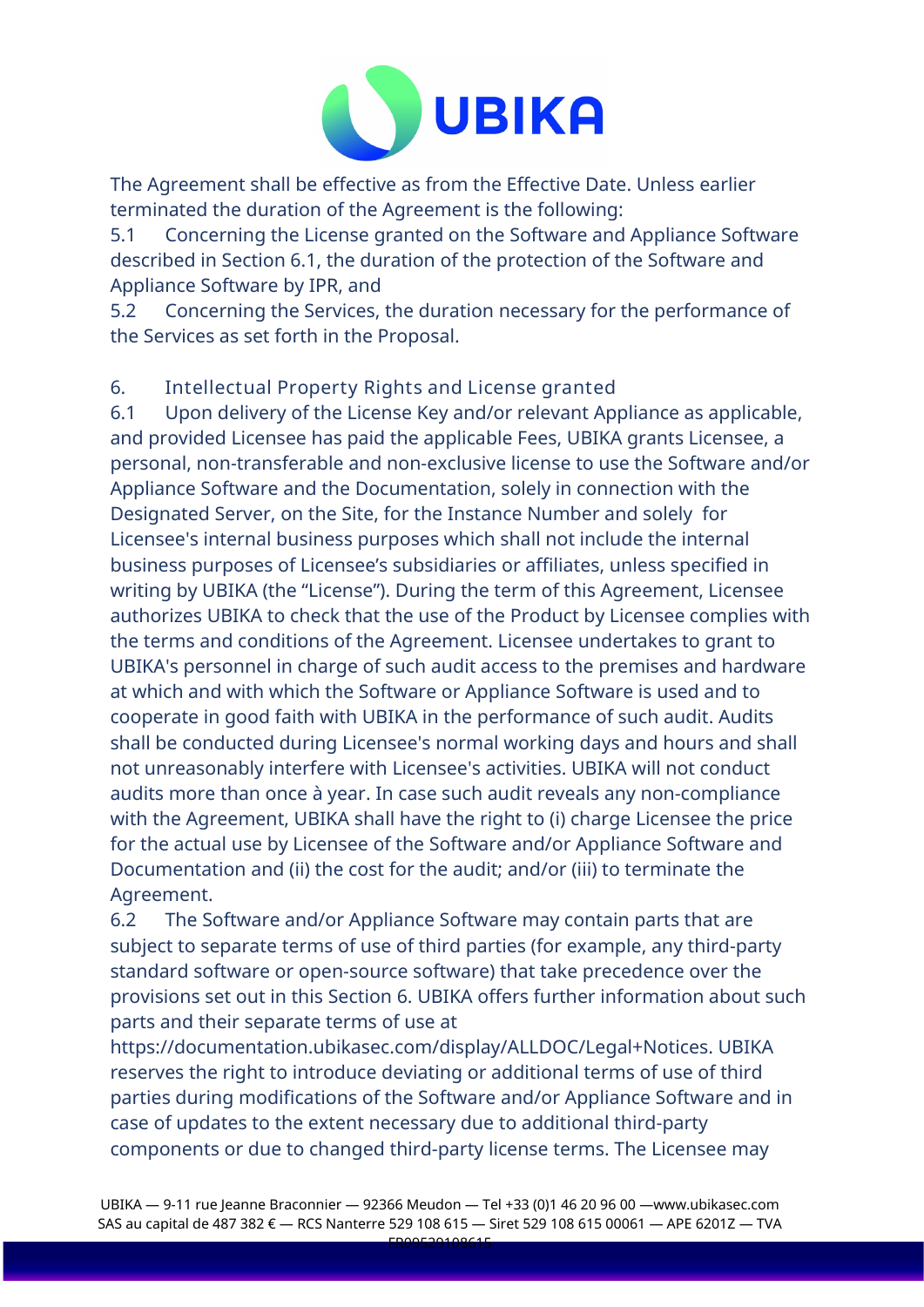

modify the Software for the Licensee's own use and at the Licensee's own risk and reverse engineering for debugging such modifications is permitted. 6.3 In the event that, and only for so long as, Licensee's Designated Server is not operative, Licensee may temporarily use the Software on backup equipment if Licensee informs UBIKA of this in advance and in writing. As soon as the Designated Server operates again, Licensee shall immediately inform UBIKA and the Software shall be destroyed from the backup equipment. If Licensee decides to transfer the Software definitively from the Designated Server to another equipment, Licensee shall inform UBIKA in writing and destroy the Software from the initial Designated Server. In any case whatsoever, the Software shall not be transferred to any third-party equipment and/or Site. Licensee is not authorized to use the Appliance Software in connection with another hardware. 6.4 The following provisions are not applicable to Appliance:

6.4.1 Licensee will not disassemble or decompile the Software. If Licensee intends to do so in reliance on statutory rights, it will first give UBIKA a minimum three calendar month notice of its intention, for UBIKA to provide relevant information.

6.4.2 Licensee may reproduce the Software, only as necessary for reasonable backup or archival purposes, provided, however, that all such Software copies are considered Software subject to this Agreement and include the same proprietary and copyright notices and legends originally supplied by UBIKA. Otherwise, the Software may not be copied, reproduced, or used in whole or in part without the prior written consent of UBIKA.

6.5 All IPR relating to the Products shall always remain and for all purposes with UBIKA or with third parties from whom UBIKA has acquired licensed rights. All operating instructions, manuals and other Documentation referencing the Products and supplied by UBIKA and/or the VAR are the property of UBIKA or third parties and cannot be copied or disclosed to any third party without the prior express written consent of UBIKA. Licensee is not granted any IPR on the Products, or in any trademarks, service marks, words, symbols, or other trademarks used, adopted, or owned by UBIKA or by any third-party owners either alone or in association with other words or names. All rights not expressly granted by UBIKA under the Agreement, and in particular, the right to correct errors and bugs, are reserved.

### 7. Licensee's obligations

Licensee undertakes to conduct the tasks and to perform its own obligations pursuant to the Agreement and, in particular:

7.1 To proceed to the applicable validations and acceptance reactively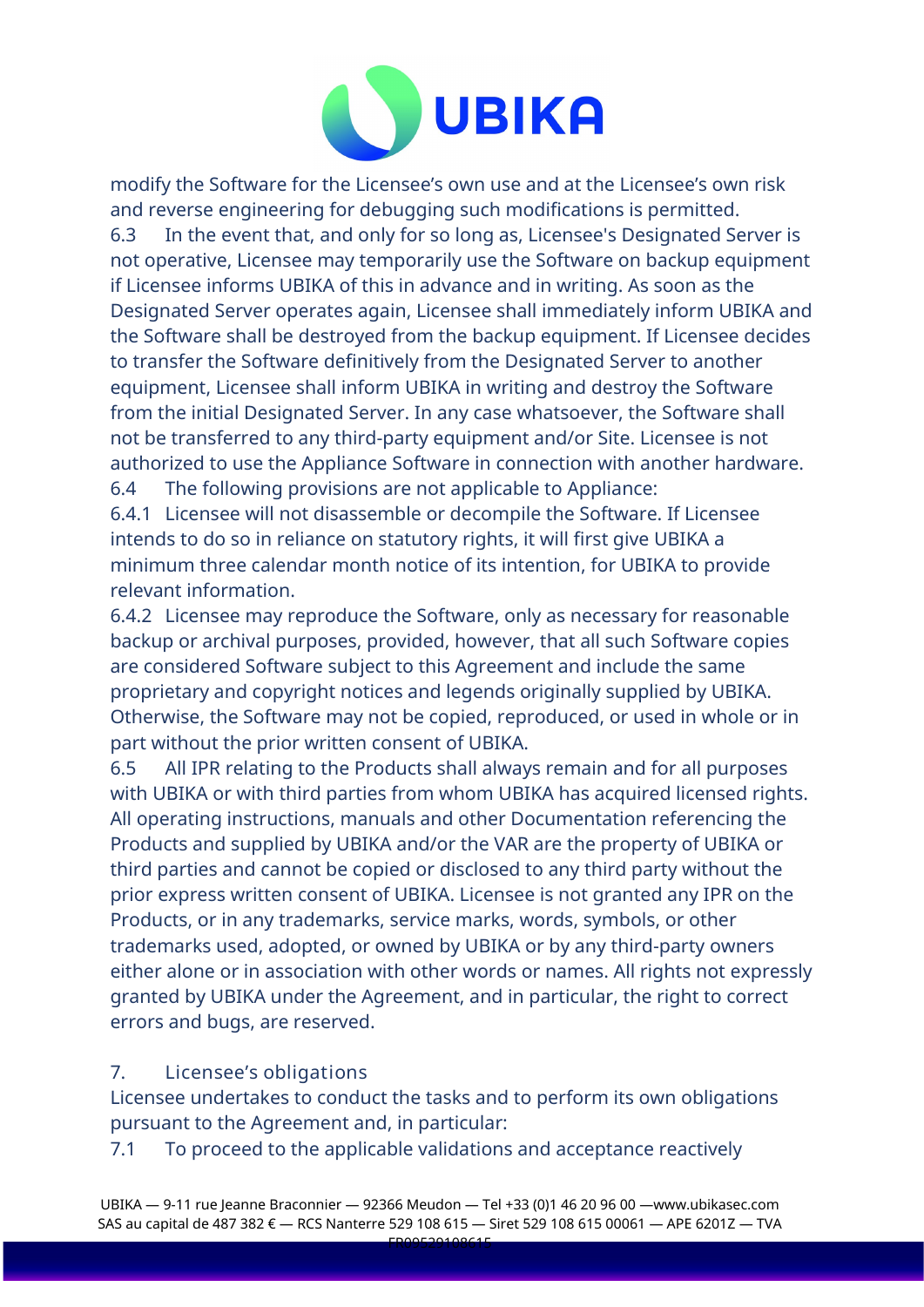

7.2 To provide adequate office accommodation and other facilities required by UBIKA and/or the VAR on Licensee's Site for UBIKA's performance of the Services, if so, required by UBIKA and/or the VAR, including access to Licensee's information system(s) and related areas as necessary during normal office hours, and outside such hours by prior arrangement.

7.3 To take out, at his expenses, adequate insurance coverage for the Personnel working on Licensee's Site, for the duration of the Agreement.

7.4 To designate a coordinator to liaise with UBIKA and to inform UBIKA in writing, if relevant, to function as Licensee's project manager, this individual to have full authority to consult with and to communicate decisions to UBIKA for and to act for and on behalf of Licensee.

7.5 To ensure that Licensee employees employed to operate its computer system(s) or use the Product are trained to UBIKA's reasonable satisfaction and to take reasonable account of any UBIKA's and/or the VAR's recommendations concerning staff suitability or training needs.

7.6 To notify UBIKA at least one (1) month in advance of any changes to its information system(s). UBIKA reserves the right to amend its Price if such changes increase the scope or nature of the Services and/or Product.

7.7 To implement promptly any fixes and/or new releases of Product deemed necessary and made available by UBIKA or third parties, at their own option, for the successful operation of the Product.

7.8 To institute and operate all necessary backup procedures to enable lost data to be recovered within time-scales adequate for its business, regardless of the cause of the lost data, and to take out any insurance it considers necessary to afford it complete protection from the consequences of lost data.

# 8. UBIKA's obligations

UBIKA undertakes to supply the Products and perform the Services, if any, diligently, applying reasonable skill and expertise in accordance with the Agreement, and with the Proposal.

### 9. Personnel

UBIKA is solely responsible for the skills and availability of its Personnel. The Personnel shall comply with the relevant health and safety rules in effect at Licensee's Site, where applicable.

# 10. Delivery, title, and risks

10.1 Risks to Products will pass to Licensee upon delivery.

10.2 Appliance: Delivery of the Appliance will be made to the Site that is set forth in the Order and will give rise to the signature by Licensee of a delivery

UBIKA — 9-11 rue Jeanne Braconnier — 92366 Meudon — Tel +33 (0)1 46 20 96 00 —www.ubikasec.com SAS au capital de 487 382 € — RCS Nanterre 529 108 615 — Siret 529 108 615 00061 — APE 6201Z — TVA  $FROOF20400641$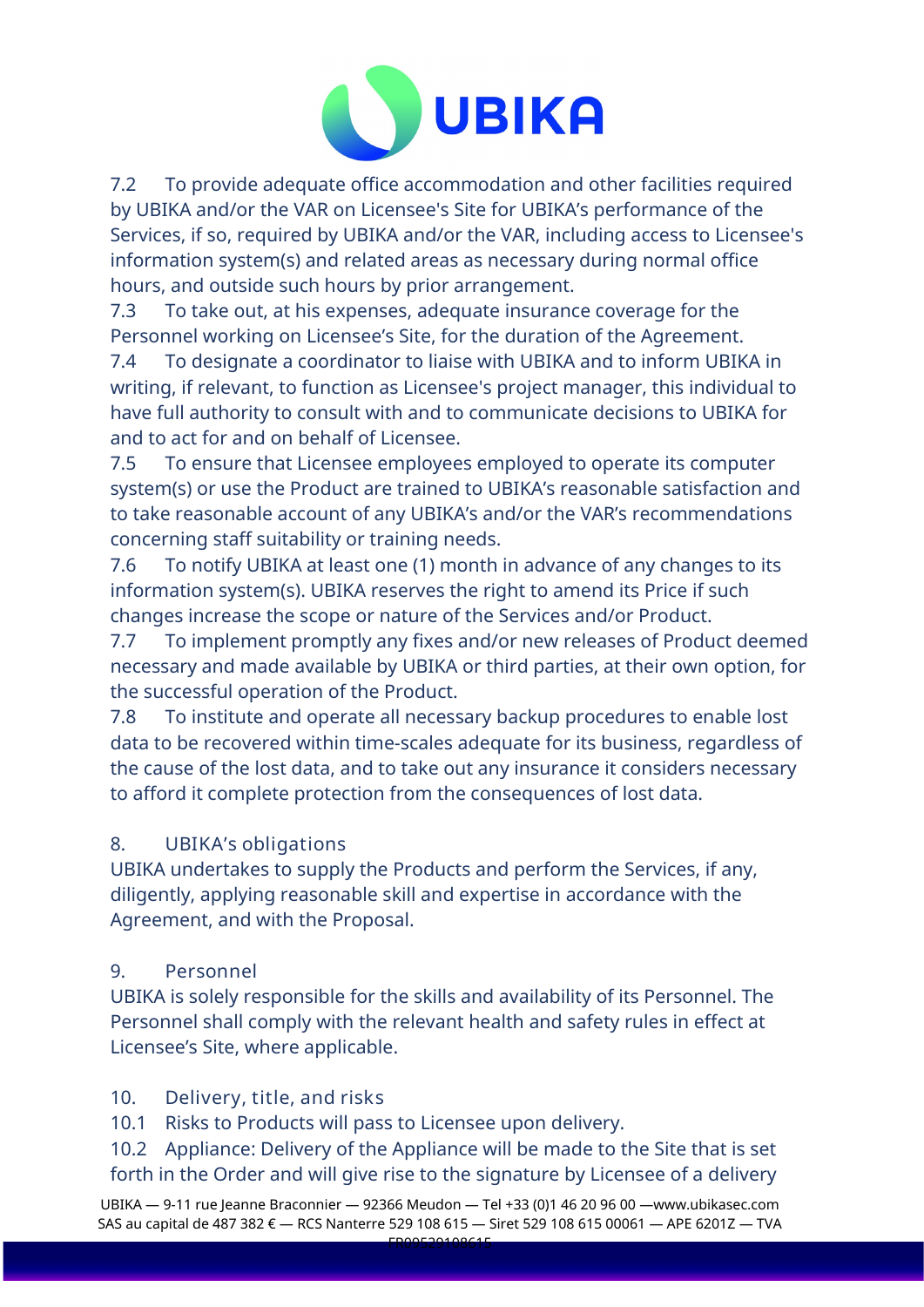

order. Title in Appliance Hardware shall be transferred to Licensee upon the entire payment of the Price. Should the Site be outside the European Union, Licensee shall bear costs, expenses, taxes, and risks related to the transportation of the Appliance to the Site. In such case, the delivery is considered as occurred when UBIKA transfers the Appliance to the carrier appointed by Licensee.

10.3 Software: Delivery of the Software will be made upon (i) supply by UBIKA of the relevant License Key; and (ii) download by Licensee of such Software on its Designated Server which cannot take place more than two (2) calendar days after the delivery of the License Key.

# 11. Installation and Acceptance

11.1 Licensee will be solely responsible for the installation of the Products unless otherwise stated in the Proposal. In such case, UBIKA disclaims any liability arising from acts of omissions of Licensee in connection with installation.

11.2 Products Acceptance: acceptance of the Products takes place upon delivery. Licensee will have two (2) calendar days upon delivery of the Products to perform the acceptance of such Products and check compliance of such Products against the Proposal and/or relevant Documentation. In case Licensee does not notify to UBIKA any non-conformity during these two (2) days, the relevant Product will be deemed accepted by Licensee. In case Licensee notifies to UBIKA non-conformity during these two (2) days, UBIKA will correct the nonconformity and the related Product will be deemed accepted by Licensee upon the correction of the non-conformity.

11.3 Services Acceptance: upon completion of the Services, UBIKA will consider acceptance of the Services as taking place eight (8) working days after relevant supply to Licensee. In case Licensee does not notify to UBIKA any nonconformity during these eight (8) days, the relevant Services will be deemed accepted by Licensee. In case Licensee notifies to UBIKA non-conformity during these eight (8) days, UBIKA will correct the non-conformity and the related Services will be deemed accepted by Licensee upon the correction of the nonconformity.

#### 12. Price and payment

12.1 Licensee shall pay UBIKA and/or the VAR the Price defined in the Proposal. The Price is expressed in Euros, net of taxes and any expenses. VAT will be applied at the rate in force on the invoicing day.

12.2 UBIKA expenses, such as accommodations or travel expenses are refunded by Licensee based on copies of documents in proof of the actual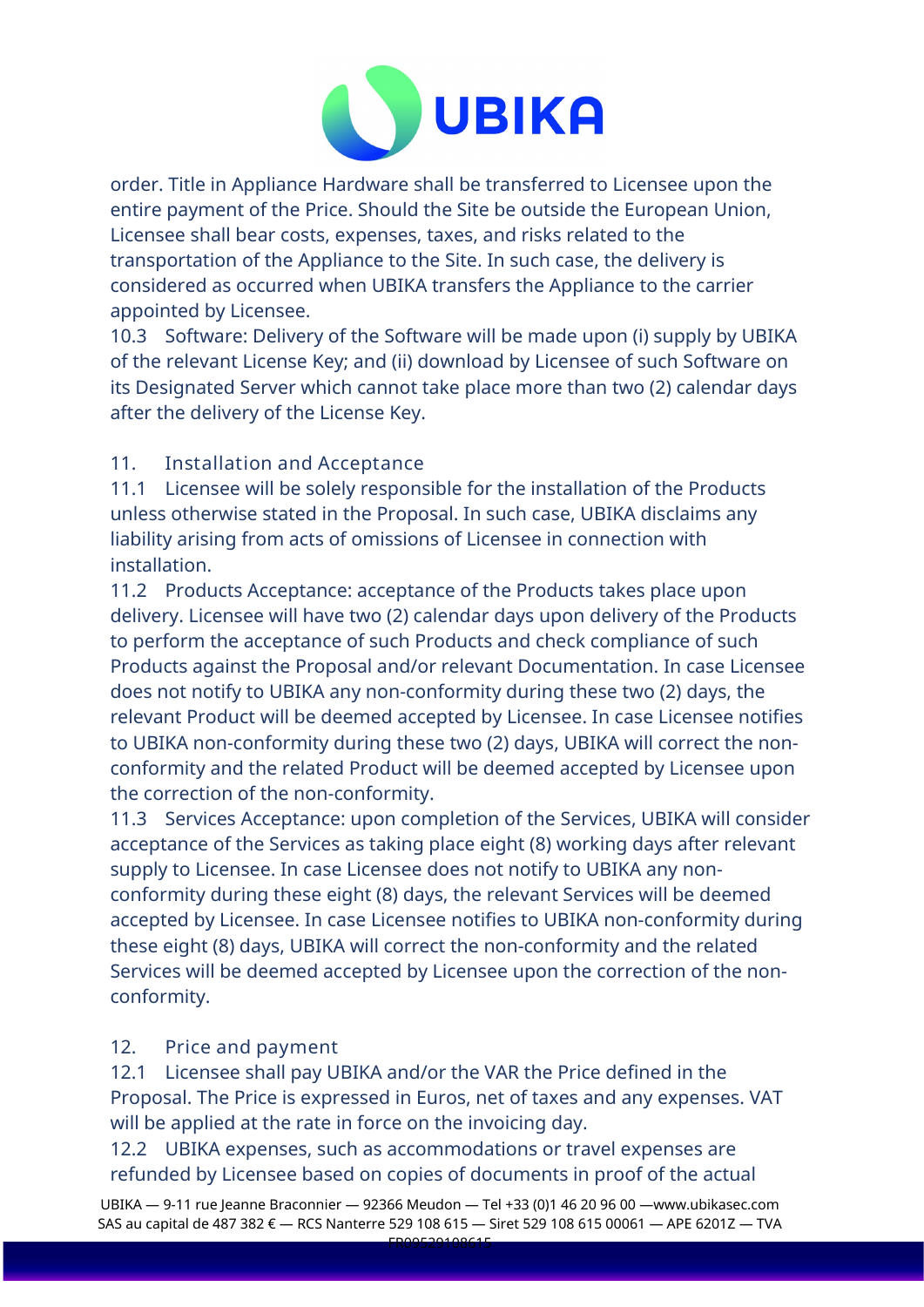

expenses unless otherwise provided in the Proposal. Facilities costs (office, equipment, telephone connections) on the Site shall be borne by Licensee. 12.3 UBIKA and/or the VAR will invoice Licensee upon delivery unless otherwise set forth in the Proposal.

12.4 Invoices are due and payable within thirty (30) days after invoice date. Past due amounts will bear interests equal to three times the French legal interest rate until the total payment, it being understood that beyond thirty (30) days of non-payment, UBIKA can suspend the performance of the Agreement.

### 13. Confidential information

13.1 "Confidential Information" means the Agreement, software code and benchmark tests for the Products, Documentation, pricing, UBIKA methods and tools, Products roadmap, financial information, data and all other information reasonably believed to be confidential, except if (i) the receiving Party was already aware of it before receiving it or already had it freely available ; or (ii) the Information is in the public domain: or (iii) the information must be disclosed pursuant to court order. The Parties will keep each other's Confidential Information secret and will use that information only to fulfill the rights and obligations under the Agreement.

13.2 Upon termination or expiration of the Agreement all Confidential Information will be returned promptly to the disclosing Party and all copies destroyed.

# 14. Personal Data Protection

14.1 The Parties shall comply with all applicable personal data protection laws. Each Party confirms that it will obtain from its employees, contractors or third parties all the necessary consents to the processing of personal data by the other Party within the framework of any personal data processing conducted under this Agreement.

14.2 Case in which UBIKA is controller. Within the framework of this Agreement, UBIKA processes the Licensee's personal data for the purpose of managing the customer relationship, for the term of the Agreement. The recipients of these collected data are the internal departments of UBIKA and its service providers, all based in the European Union. The Licensee has a right of access, rectification, objection, restriction and erasure of personal data and a right to the portability of data. To exercise these rights or for more information about this processing, a request may be sent to: [gdpr@ubikasec.com](mailto:gdpr@ubikasec.com)

14.3 Case in which UBIKA is processor. The Customer shall be considered the sole controller within the meaning of the GDPR of data processed within the framework of use of the Products and Services, thereby requiring it alone to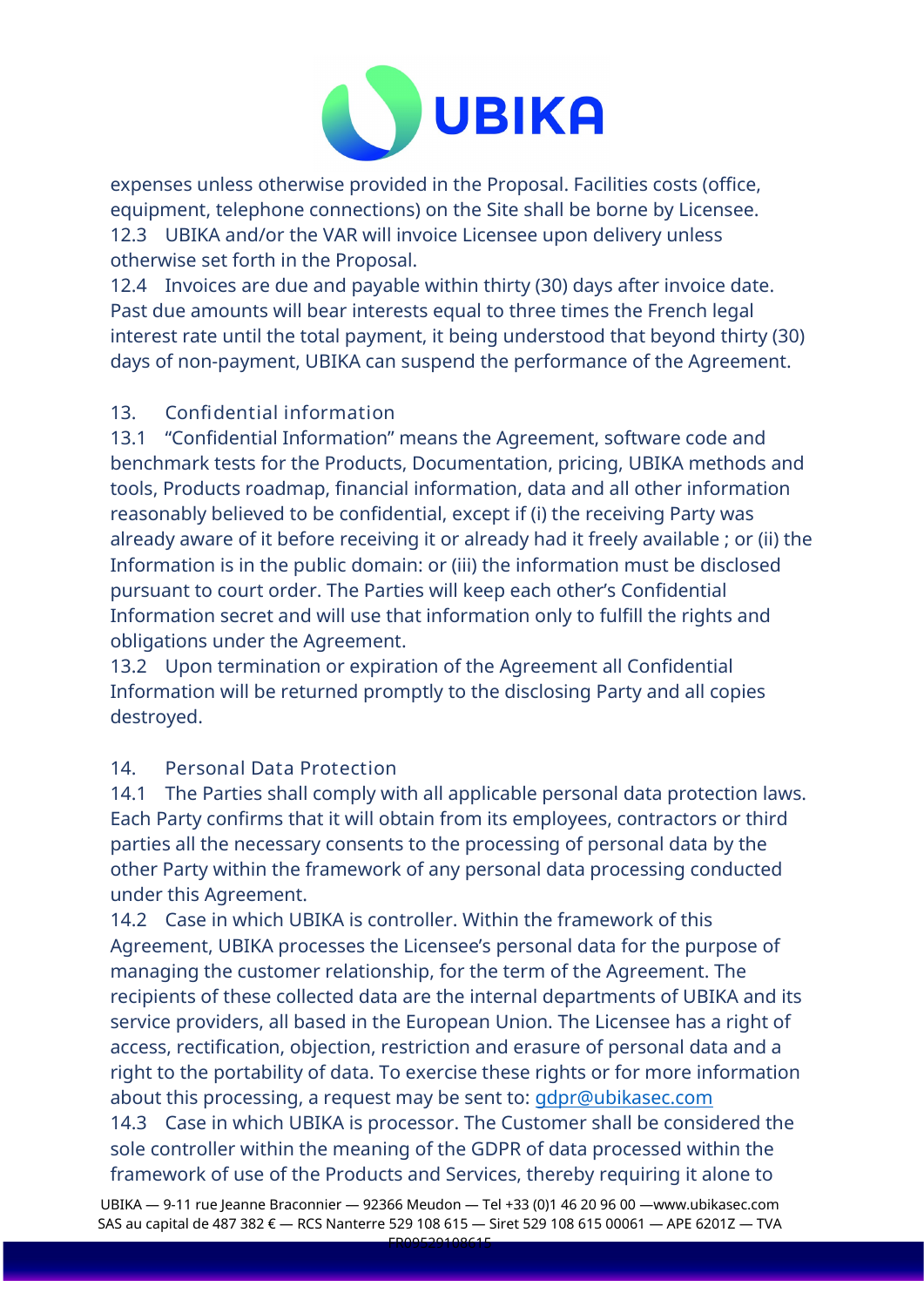

comply, regarding such data, with the aforementioned regulation, and particularly to complete all mandatory prior formalities with the CNIL incumbent upon it. If personal data are processed on behalf of the Licensee by UBIKA, and in accordance with Article 28 of the GDPR, an appendix shall be signed by the Licensee and UBIKA, at the Licensee's request, specifying in particular the duration, nature and purpose of the processing, the type of personal data and the categories of data subjects, as well as the controller's rights and obligations

### 15. Appliance Hardware warranty

UBIKA warrants that it has good title to or right to sell and/or to entitle the VAR to sell the Appliance Hardware to Licensee. The Appliance Hardware warranties granted to Licensee are the one granted by the manufacturer of the Appliance Hardware, to the exclusion of any other warranties. These warranties are described in the Documentation.

### 16. Software and Appliance Software Warranty

16.1 UBIKA warrants solely for the benefit of Licensee that for a period of ninety (90) days from the date of delivery, the Software or Appliance Software will perform substantially in accordance with the Documentation. 16.2 UBIKA shall have no obligation under the foregoing warranties if Licensee (i) fails to use the Software or Appliance Software in accordance with the Documentation; (ii) uses the Software or Appliance Software on a computer systems for which the Software or Appliance Software was not designed; (iii) modifies or alters the Software or Appliance Software in any way; (iv) uses the Software or Appliance Software with any Third Party Software non provided by UBIKA; (v) fails to install and use any fixes, patches, maintenance releases or updates required by UBIKA; or (vi) is in arrears with respect to its payment obligations. In addition, UBIKA shall have no obligation hereunder with respect to any failures suffered by the Software or Appliance Software to the extent caused by computer programs or code that are not provided by UBIKA. UBIKA shall be entitled to payment at its then current rates for any time and materials spent attempting to correct any failures for which UBIKA has no obligation under this Section.

16.3 UBIKA's sole liability and Licensee's sole remedy with respect to the foregoing warranties shall be for UBIKA, in its sole option, to either (i) correct any instance in which the Software or Appliance Software fails to perform in accordance with the Documentation ; (ii) replace the Software or the Appliance Software; or (iii) refund to Licensee the Products Fee paid for the license granted hereunder. Additional remedies may be provided under the Parties' maintenance agreement, if any.

UBIKA — 9-11 rue Jeanne Braconnier — 92366 Meudon — Tel +33 (0)1 46 20 96 00 —www.ubikasec.com SAS au capital de 487 382 € — RCS Nanterre 529 108 615 — Siret 529 108 615 00061 — APE 6201Z — TVA  $FROOF20400645$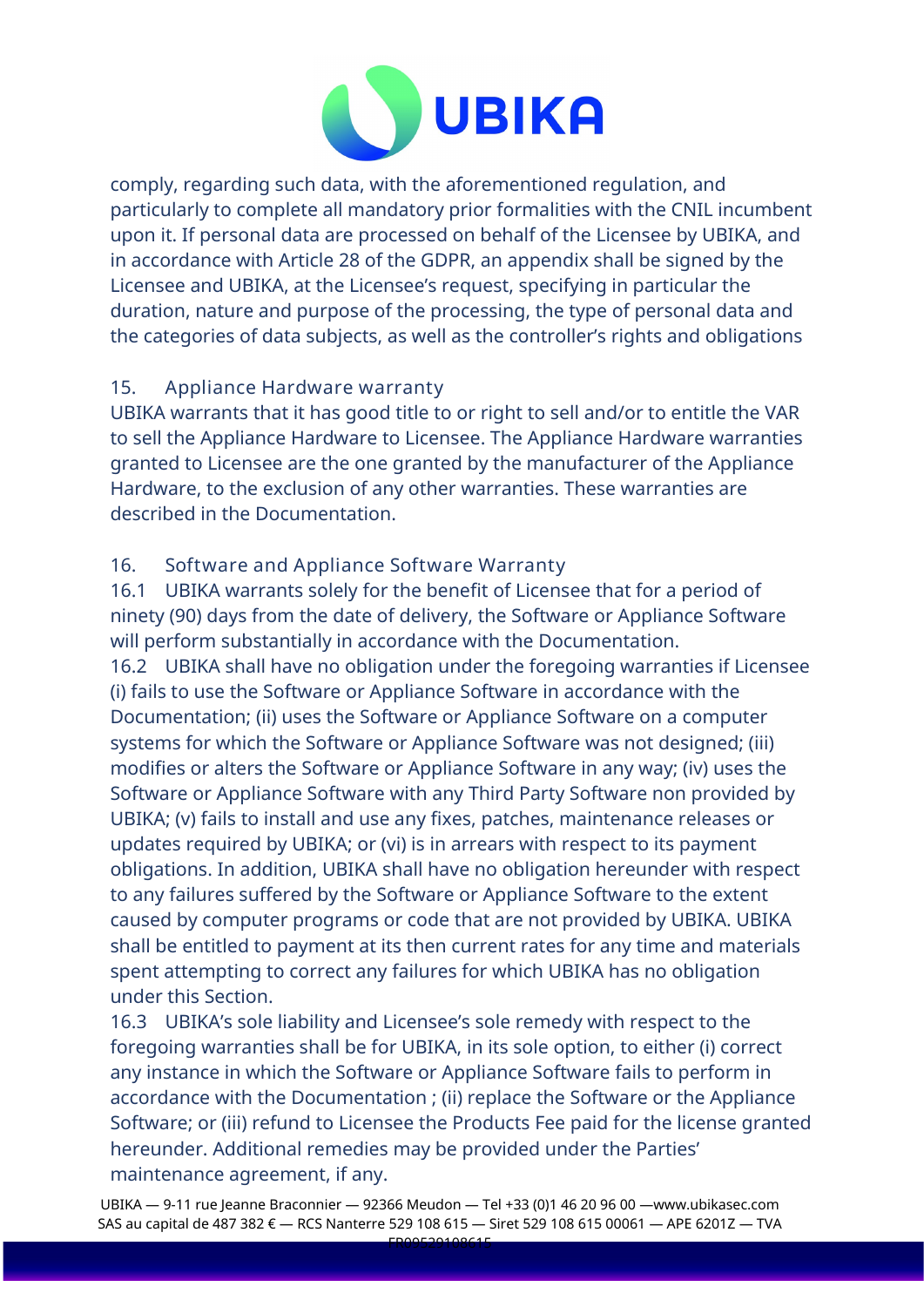

16.4 EXCEPT AS EXPRESSLY PROVIDED IN THIS SECTION, UBIKA MAKES NO REPRESENTATIONS OR WARRANTIES, EXPRESS, IMPLIED OR STATUTORY, WITH RESPECT TO THE SOFTWARE, APPLIANCE SOFTWARE OR SERVICES PROVIDED HEREUNDER, INCLUDING, WITHOUT LIMITATION, ANY WARRANTY OF MERCHANT¬ABILITY, FITNESS FOR A PARTICULAR PURPOSE OR NON-INFRINGEMENT, AND UBIKA HEREBY DISCLAIMS THE SAME. WITHOUT LIMITING THE FOREGOING, UBIKA DISCLAIMS ANY WARRANTY THAT THE SOFTWARE, APPLIANCE SOFTWARE OR SERVICES PROVIDED HEREUNDER WILL MEET END USER'S REQUIREMENTS OR THAT THE SOFTWARE OR APPLIANCE SOFTWARE WILL OPERATE UNINTERRUPTED OR ERROR FREE.

16.5 UNDER NO CIRCUMSTANCES AND UNDER NO LEGAL THEORY, INCLUDING, BUT NOT LIMITED TO, TORT, CONTRACT, NEGLIGENCE, STRICT LIABILITY OR OTHERWISE, SHALL UBIKA OR ITS VARS BE LIABLE TO LICENSEE OR ANY OTHER PERSON FOR ANY INDIRECT, SPECIAL, INCIDENTAL OR CONSEQUENTIAL DAMAGES OF ANY CHARACTER, INCLUDING, WITHOUT LIMITATION, DAMAGES FOR LOST PROFITS, LOSS OF GOODWILL, WORK STOPPAGE, ACCURACY OF RESULTS, COMPUTER FAILURE OR MALFUNCTION, OR DAMAGES RESULTING FROM LICENSEE'S USE OF THE PRODUCT. UBIKA'S LIABILITY FOR DAMAGES OF ANY KIND WHATSOEVER ARISING OUT OF THIS AGREEMENT SHALL BE LIMITED TO THE FEES PAID BY LICENSEE. THE FOREGOING LIMITATIONS SHALL APPLY EVEN IF UBIKA SHALL HAVE BEEN INFORMED OF THE POSSIBILITY OF SUCH DAMAGES.

16.6 Third Party Hardware and/or Third-Party Software: the terms and conditions applicable to any Third-Party Hardware and/or Third-Party Software, including conditions of warranty, will follow the relevant supplier's terms and conditions as set forth in the Documentation.

### 17. Warranty against third party claims

17.1 UBIKA, at its expenses, will defend or at its option, settle, any claim or action brought against Licensee for infringement by the Software and/or Appliance Software of a French Copyright ("droit d'auteur") protected within European Union. UBIKA will pay any finally awarded damages pronounced by a competent court against Licensee with respect to any such action, provided that Licensee promptly notifies UBIKA in writing of any such action on becoming aware of it, that Licensee does not make any admission of liability or make any attempt to settle and that UBIKA is given sole conduct of the defense of such action and of all negotiations. Licensee undertakes to provide full support and assistance to UBIKA in the event of such action.

17.2 If an injunction is ordered affecting UBIKA's right to supply or Licensee's right to use the Software or Appliance Software or any part of them by reason of

UBIKA — 9-11 rue Jeanne Braconnier — 92366 Meudon — Tel +33 (0)1 46 20 96 00 —www.ubikasec.com SAS au capital de 487 382 € — RCS Nanterre 529 108 615 — Siret 529 108 615 00061 — APE 6201Z — TVA  $F = 2052988545$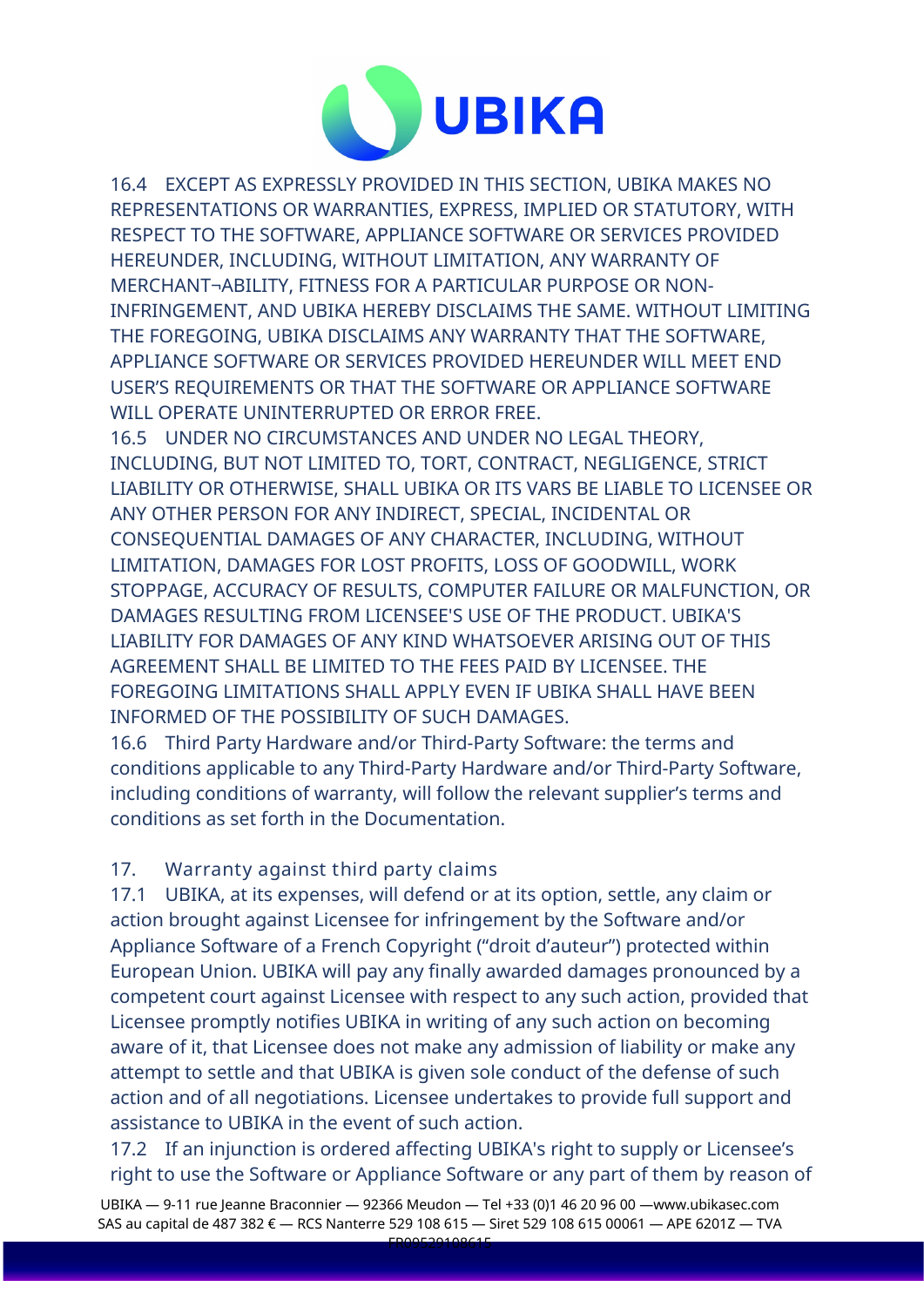

infringement of French Copyright ("droit d'auteur"), or in UBIKA's reasonable opinion, the Software or Appliance Software is likely to become the subject of a claim for such infringement or do become subject to such a claim, UBIKA at its option and expense may :

(a) obtain for Licensee the right to continue to use the Software or Appliance Software; or

(b) replace or procure the modification of the Software or Appliance Software so that they are no longer in infringement; or

(c) accept the return of the Products and refund an amount equal to the sum paid by Licensee for the Software or Appliance Software, after deduction,

however, of the amount corresponding to the duration of use of those Products by Licensee until their refund by UBIKA.

17.3 UBIKA shall under no circumstance hold Licensee harmless in the claims brought by the third parties are caused by:

(a) any infringement arising from the use of the Software or Appliance Software not in compliance with the Documentation; or

(b) any infringement arising from the combination of the Software or Appliance Software or any part of them with any other products not supplied by UBIKA; or

(c) modification of the Software or Appliance Software unless the modification was made by or with the prior written approval of UBIKA; or

(d) any infringement arising from use of other than the then latest release of the Software or Appliance Software by UBIKA, if such infringement could have been avoided using the latest release of the Software.

17.4 This provision states the exclusive remedy of Licensee in respect of any patent, copyright, design right or other Intellectual Property Right infringement by the Products and the exclusive liability of UBIKA in connection therewith.

18. Limitation of liability - Insurance

18.1 Licensee declares that it is entering into the Agreement in the knowledge that UBIKA's liability is limited and that the Price has been calculated accordingly.

18.2 UBIKA can only be held liable for real damage suffered by Licensee, as far as Licensee has provided proof that UBIKA's contractual breach is the direct cause of this damage. Whatever the circumstances, UBIKA will not be liable for : (i) damage caused by any breach of the Agreement by the Customer or by a third party; (ii) damage caused by defects of hardware and/or software and/or networks and/or any other item supplied by the Customer to UBIKA or used by it and not supplied by UBIKA; and (iii) any other service provided by the Customer or by a third party.

UBIKA — 9-11 rue Jeanne Braconnier — 92366 Meudon — Tel +33 (0)1 46 20 96 00 —www.ubikasec.com SAS au capital de 487 382 € — RCS Nanterre 529 108 615 — Siret 529 108 615 00061 — APE 6201Z — TVA  $FROOFA0900015$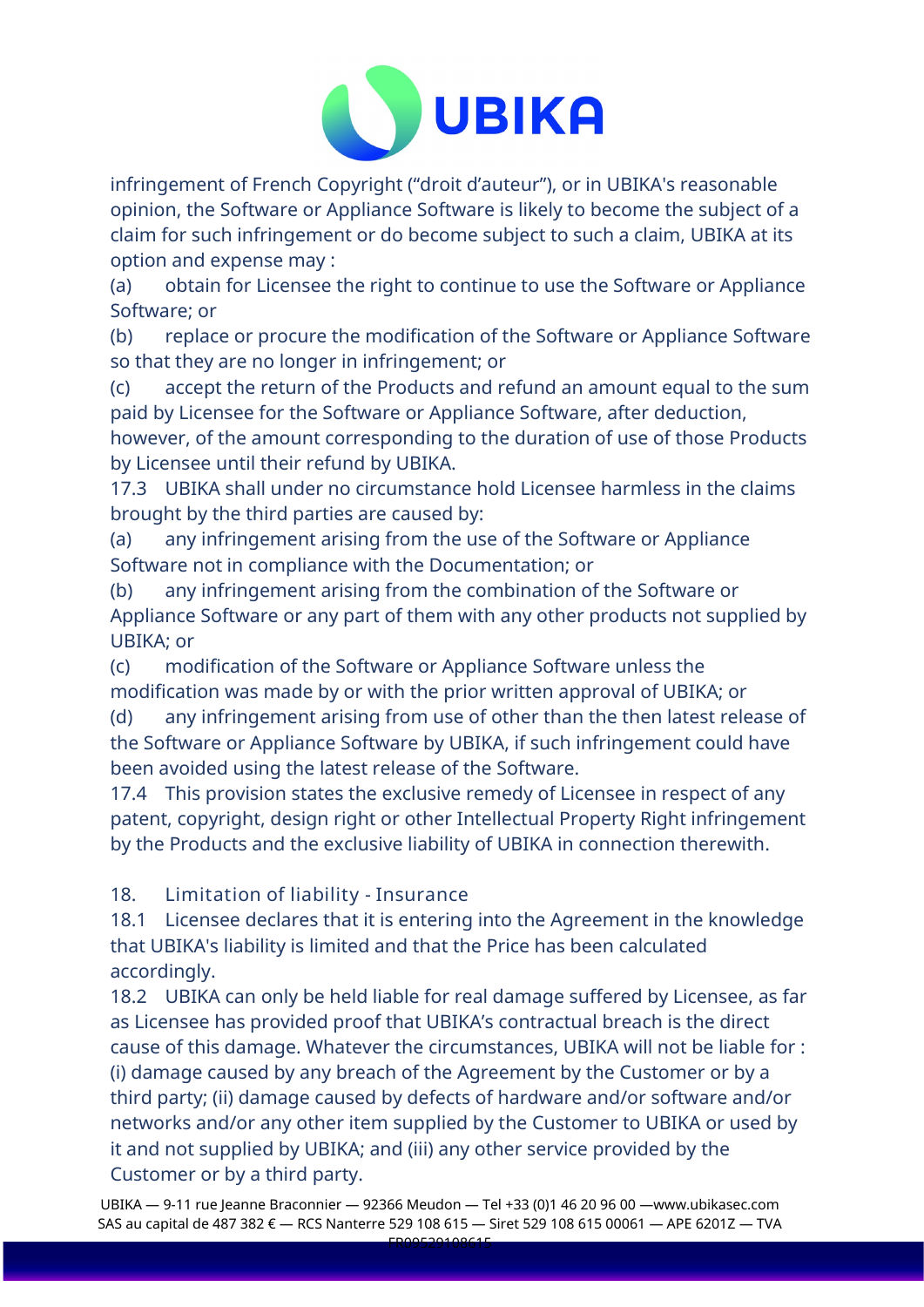

18.3 UBIKA's total liability for any breach of the Agreement is limited, all damages and indemnities of any kind included, to fifteen percent (15%) of the Price (excluding VAT) paid by Licensee in the scope of the Proposal.

18.4 Any claim by Licensee, arising under or in connection with the Agreement, shall be brought within one (1) year after the cause of action arose or when the claiming Party becomes aware of the relevant breach.

18.5 The Parties acknowledge and expressly accept that the prices agreed in the Agreement reflect the distribution of risk between the Parties and the ensuing limitation of liability. They also acknowledge and accept that the amount of the ceiling negotiated and accepted between them according to the terms of this clause is not derisory and does not contradict the scope of the material obligation accepted by UBIKA under the Agreement. The stipulations of this clause shall survive the expiration and termination of the Agreement for any reason whatsoever for events generating liability and occurring during the term of the Agreement.

# 19. Export and re-export limitation

Licensee will not export or re-export directly or indirectly any Products or technical data without first obtaining all such written consents or authorizations as may be required by any applicable government regulations in force from time to time, including without limitation those of the French Government and the United States Department of Commerce.

### 20. Force majeure events

Neither Party will be liable to the other for any delay in or failure to perform its obligations under the Agreement (other than a payment of money) where such delay or failure results from force majeure events such as accepted by the French Courts and/or such as (i) explosions, fires, flood, earthquakes, epidemics or catastrophic weather conditions; (ii) acts of war, acts of terrorism, insurrection, riots, rebellion or sabotage; (iii) acts of governmental authorities or courts, national state of emergency or changes in laws; (iv) labor disputes, lockouts or strikes; (v) failures or fluctuations in electrical power or telecommunications service or equipment; or (vi) any event beyond the control of UBIKA.

# 21. Termination for cause and Modification of the Terms

21.1 Should either of the Parties fail to meet one of its material obligations pursuant to the Agreement without repairing this within thirty (30) days as of receiving the registered letter upon receipt notifying the relevant failure, the other Party may terminate the Agreement as of right ("de plein droit") by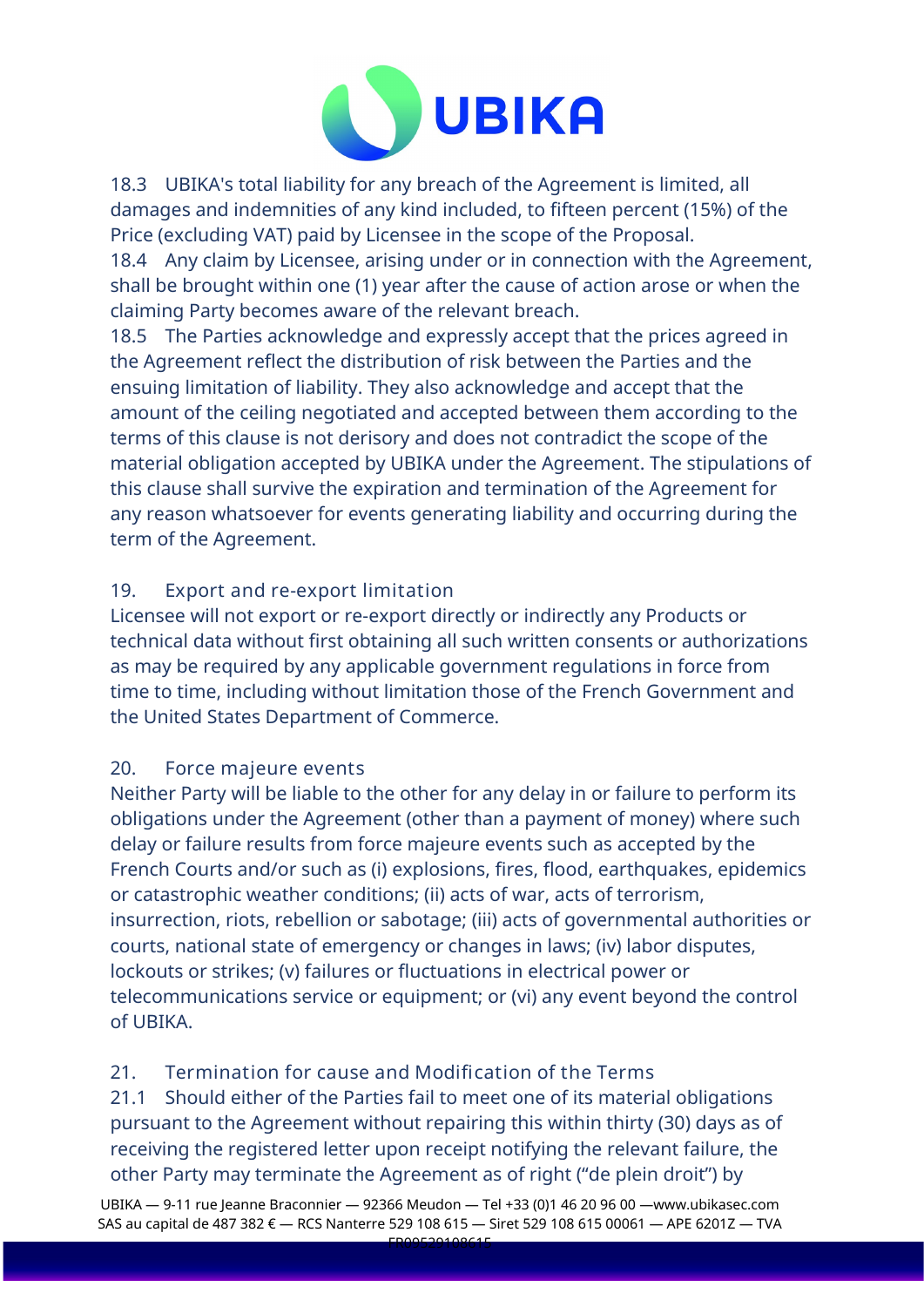

registered letter upon receipt, without prejudice that it may be entitled to claim and, regarding UBIKA, without prejudice to the payments for Products and/or Services carried out on a proportional basis.

21.2 Upon termination of the Agreement, Licensee will within thirty (30) days, upon UBIKA's request and choice either destroy or return the Products to UBIKA. Use of the Products by Licensee will then be discontinued, and Licensee will have no further rights in relation to the Products.

21.3 Termination is without prejudice to any accrued rights and outstanding obligations of the Parties to each other at the date of termination.

21.4 UBIKA is constantly innovating, changing, and improving. UBIKA will inform the Licensee a reasonable amount of time in advance of any modifications to this Agreement. The Licensees continued use of the Services after the effective date of any such modification means that the Licensee agrees to the Agreement as modified.

### 22. Miscellaneous

22.1 The Agreement constitutes the entire agreement between the Parties for the supply of the Products and/or Services ordered and supersedes all and any prior Agreements, discussions, understandings, representations or promises. Each Party warrants to the other that it has not relied upon any representation not recorded here to enter into the Agreement. No amendment of the Agreement will be valid unless confirmed in writing by authorized signatories of both Parties on and after the date of the Agreement.

22.2 No waiver of any provision or of any breach of the Agreement will be deemed to be a waiver of any other right or any later breach unless it is in writing and signed by both Parties.

22.3 UBIKA is free to appoint Licensee as a reference.

22.4 Neither Party will assign or transfer all or any part of the Agreement without the prior written consent of the other Party except those assignments to associated companies of UBIKA are permitted and, where applicable, UBIKA may subcontractor the supply of any or all part of Products and/or Services. In such case, UBIKA remains responsible for its subcontractors' compliance with all provisions of the Agreement.

22.5 In consideration of the specific means and undertakings stipulated herein, the Agreement is concluded intuitu personae. UBIKA shall then have the right to terminate as of right ("de plein droit") the Agreement at any time, in whole or in part, in case of a change of control in Licensee. For the needs of this article, control has the meaning set forth in Art. L 233-3 French Commercial Code.